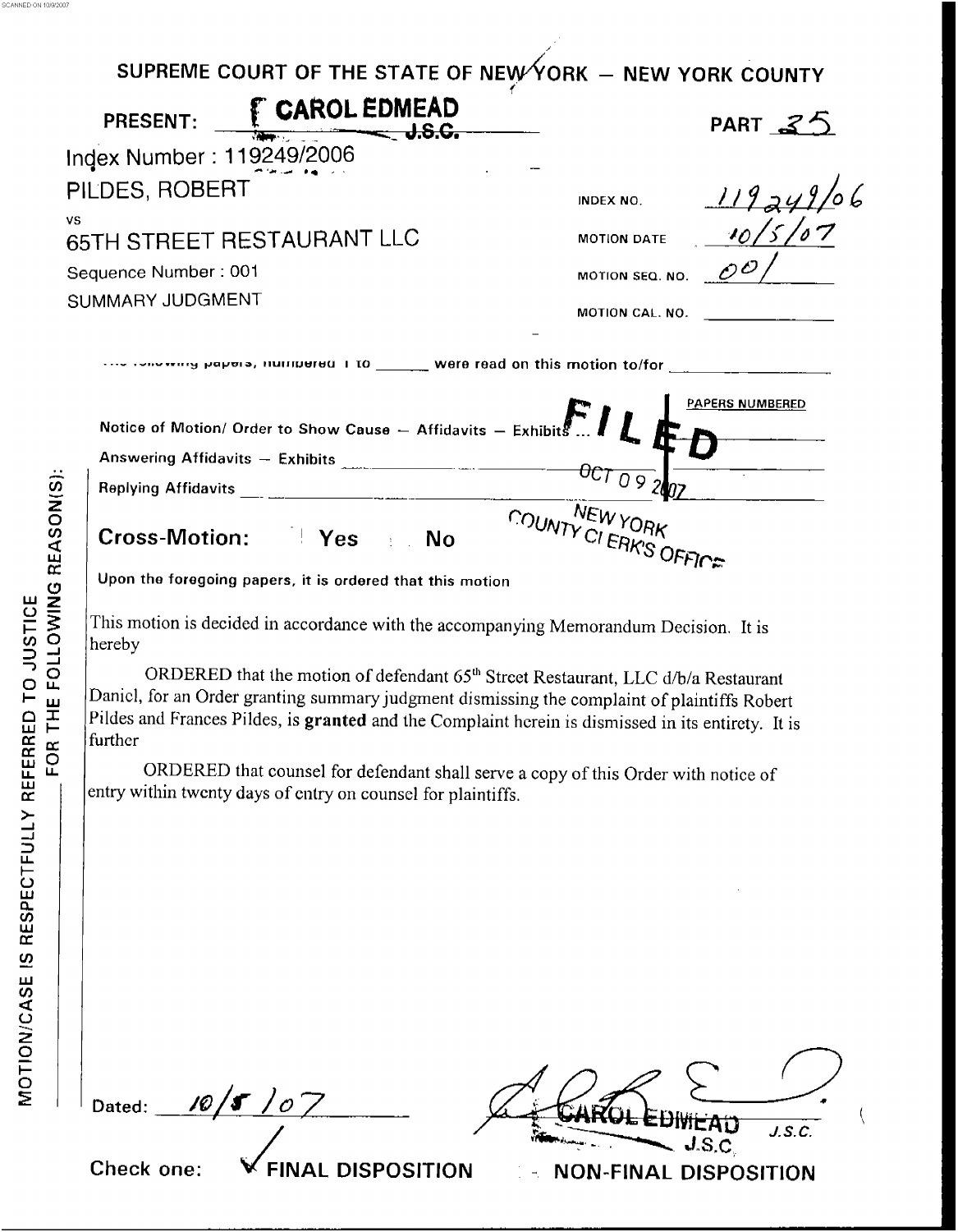# SUPREME COURT OF THE STATE OF NEW YORK COUNTY OF NEW YORK: PART 35 SUPREME COURT OF THE STATE OF NEW YORK<br>COUNTY OF NEW YORK: PART 35<br>ROBERT PILDES and FRANCES PILDES,

Plaintiffs,

Index No. 1 19249/06

#### **DECISION/ORDER**

-against-

# 6Sh STREET RESTAURANT, LLC d/b/a RESTAURANT DANIEL,

De fendant.

~. X EDMEAD, J.S.C.

# **MEMORANDUM DECISION**

When one purchases a condominium unit directly over a bustling restaurant that has permission to operate seven days a week from  $7:00$  a.m., to  $2:00$  a.m., and that has permission to engage live music, what should one expect? What rights does one have?

Defendant 65<sup>th</sup> Street Restaurant, LLC d/b/a Restaurant Daniel ("Restaurant Daniel" or

"defendant") was the first purchaser *of* a unit in the Condominium known as 610 Park Avcnuc

Condominium (the "Condominium") located at 610 Park Avenuc, New York, New York (the

"Building"). Restaurant Daniel is the owner of a commercial unit ("Commercial Unit 1"), in the

Condominium.

According to defendant, its name was used prominently in promoting sales of units in the

Building. Restaurant Danicl opened for business on December 1, 1998 and since that time has

pcrennially been one of the top-rated restaurants in New York City.

Plaintiffs Robert Pildes and Frances Pildes (the "Pildcs" or "plaintiffs") purchascd Residential Unit 2-C of the Condominium on October 16, 1998, some ten months after Restaurant Daniel entered into its purchase agreement; some six months after Restaurant Daniel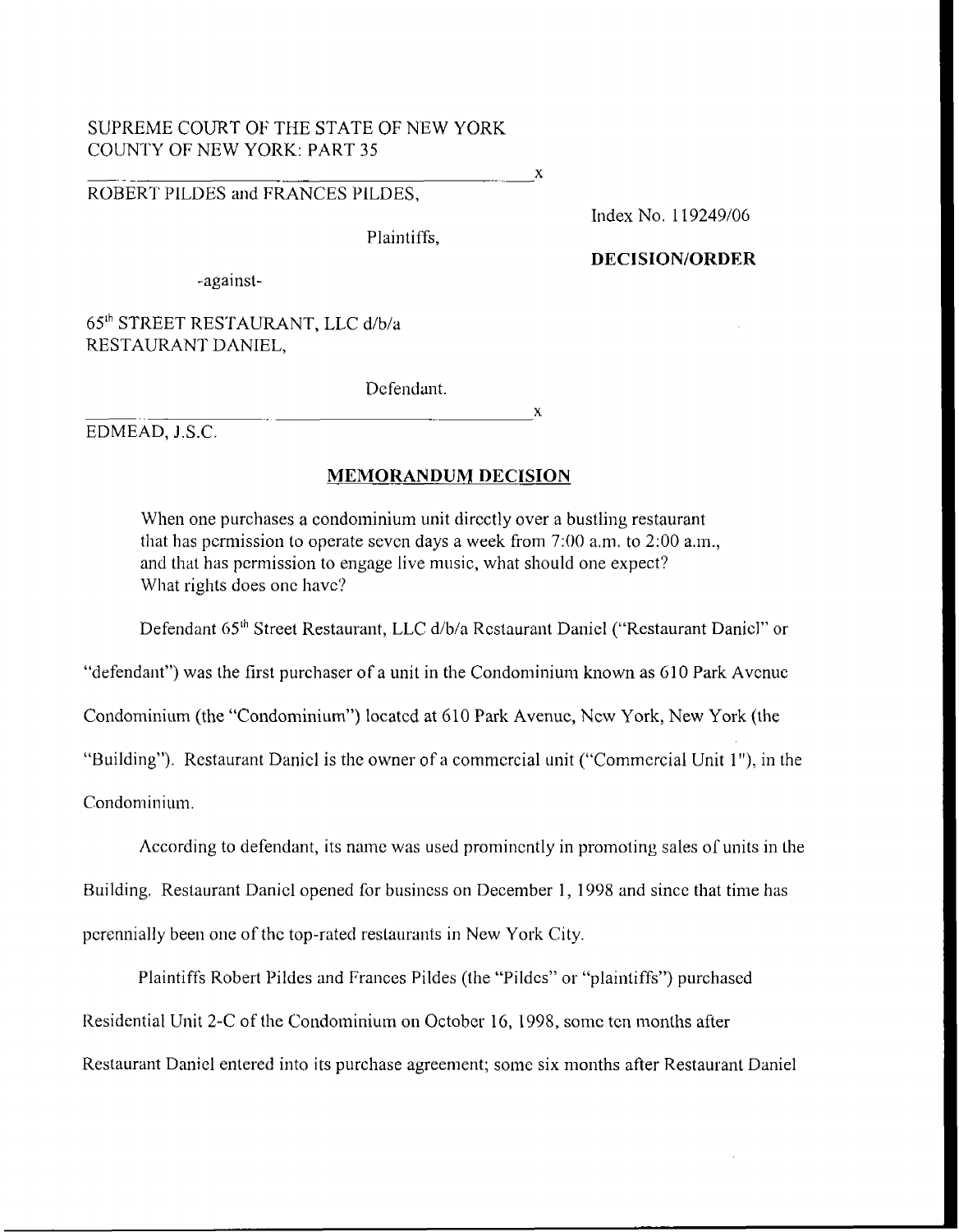closed title to Commercial Unit **1;** and, ostensibly, aftcr Rcstauraiit Daniel was touted as a tcnant in the Condominium. On or about July, 2004, some 5  $\frac{1}{2}$  years after Restaurant Daniel was open and operating, the Pildes purchased the adjoining Unit 2-B. Thereafter, the Pildes combined Units 2-B and 2-C by construction performed in 2006.

The gist of plaintiffs' complaint is that Restaurant Daniel on many occasions, has permitted the restaurant to play excessively loud music which has greatly disruptcd the plaintiffs in and interfered with their cnjoyment of their apartment. Plaintiffs now sue, alleging:

- continuing nuisance caused by excessive, unreasonable and illegal noises  $\bullet$ emanating from the Restaurant Danicl in violation of the various provisions of the Condominium's By-Laws;
- damages resulting from installation of sound-deadening materials inside their units;
- personal injury to plaintiffs resulting from the continuing nuisancc causcd by the noisc; and
- negligence in failing to prcvcnt such excessive, unreasonable and illegal noises,  $\bullet$ and failing to take appropriate steps to prevent the continuing noise problem, **and**  such negligence is the proximate cause of the continuing noise.

The Pildes assert separate causes of action for private nuisance seeking permanent

injunctive relief (First Cause of Action) and damages (Sccond Cause of Action), Ncgligencc

(Third Cause of Action) and Breach of the Condominium By-Laws, Rules and Regulations in the

Pildes' capacity as an intended beneficiary thereof (Fourth Cause of Action).

Restaurant Daniel moves herein for summary judgment dismissing the complaint.

#### *Buckground*

**As** sct forth in the Condominium Offcring Plan (as amended, the "Plan"), the

Condominium consists of 70 residential units on the second through fiftcenth and penthouse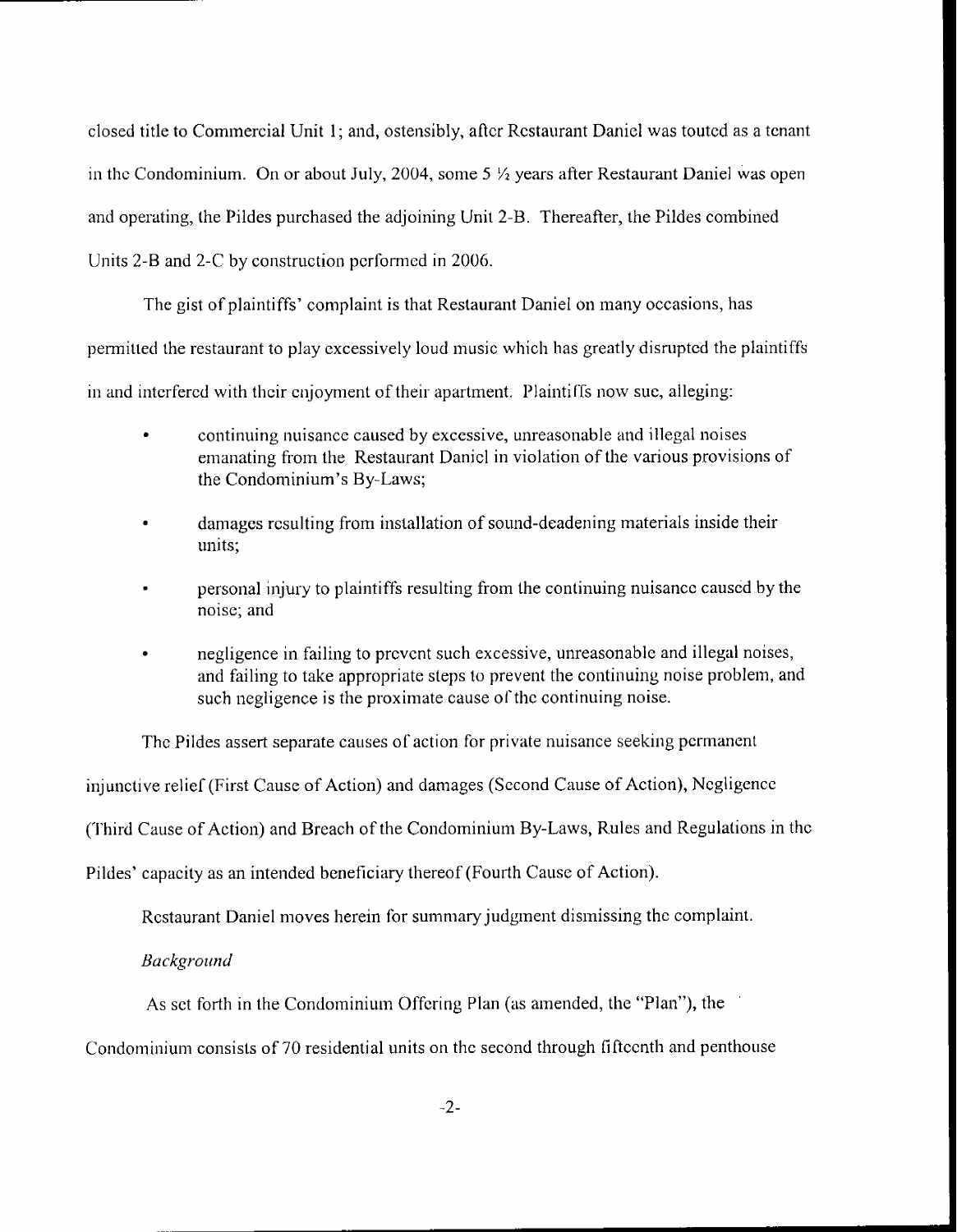floors, three commercial units on the ground floor, 17 storage units and the common clements. The Plan also provides that Commercial Unit 1 will be required to opcrate as an upscalc restaurant for a specified period following thc first unit sale.

The Sixth Amendment to the Plan states that Restaurant Daniel entered into a purchase agreement for Commercial Unit 1 in or about December 1997, agreed to operate a high-quality, full-service restaurant in accordance with certain covenants (the "Covenants") for a minimum of six years after its opcning, and that the Plan, the Declaration of thc Condominium and the By-Laws were amended to incorporate the Covenants. The Eighth Anicndment to the Plan statcs that closing of title to Commercial Unit 1 occurred on April 29, 1998.

#### *<u>Defendant's Contentions</u>*

Plaintiffs knew or should have known at the time of their purchase of Unit 2-C that, *inter calia*, Unit 2-C was located one floor above Restaurant Daniel, the restaurant could operate seven days a week from  $7:00$  a.m. to  $2:00$  a.m., and the Covenants allow live music. It in fact is open to the public six days a wcck from *5:30* p.m. to 1 I :00 p.m. (1 **1** :30 p.m. on Friday and Saturday) with private parties somctimcs bookcd on **Sundays.** 

Restaurant Daniel understands the provisions of the Rules and Regulations, By-Laws and initial Covenants, including thosc regulating hours during which music playing is permittcd, and abides by them. Restaurant Daniel has never been issued a violation or citation with respecl to noise emanating **from** Comnicrcial Unit 1 .

In the three years preceding the filing of this lawsuit on December 29, 2006, Restaurant Daniel has received two unrelated complaints regarding noise emanating from Commercial Unit 1. The Pildes complained about New Year's Eve, December **31,** 2005 by lcttcr datcd March 30,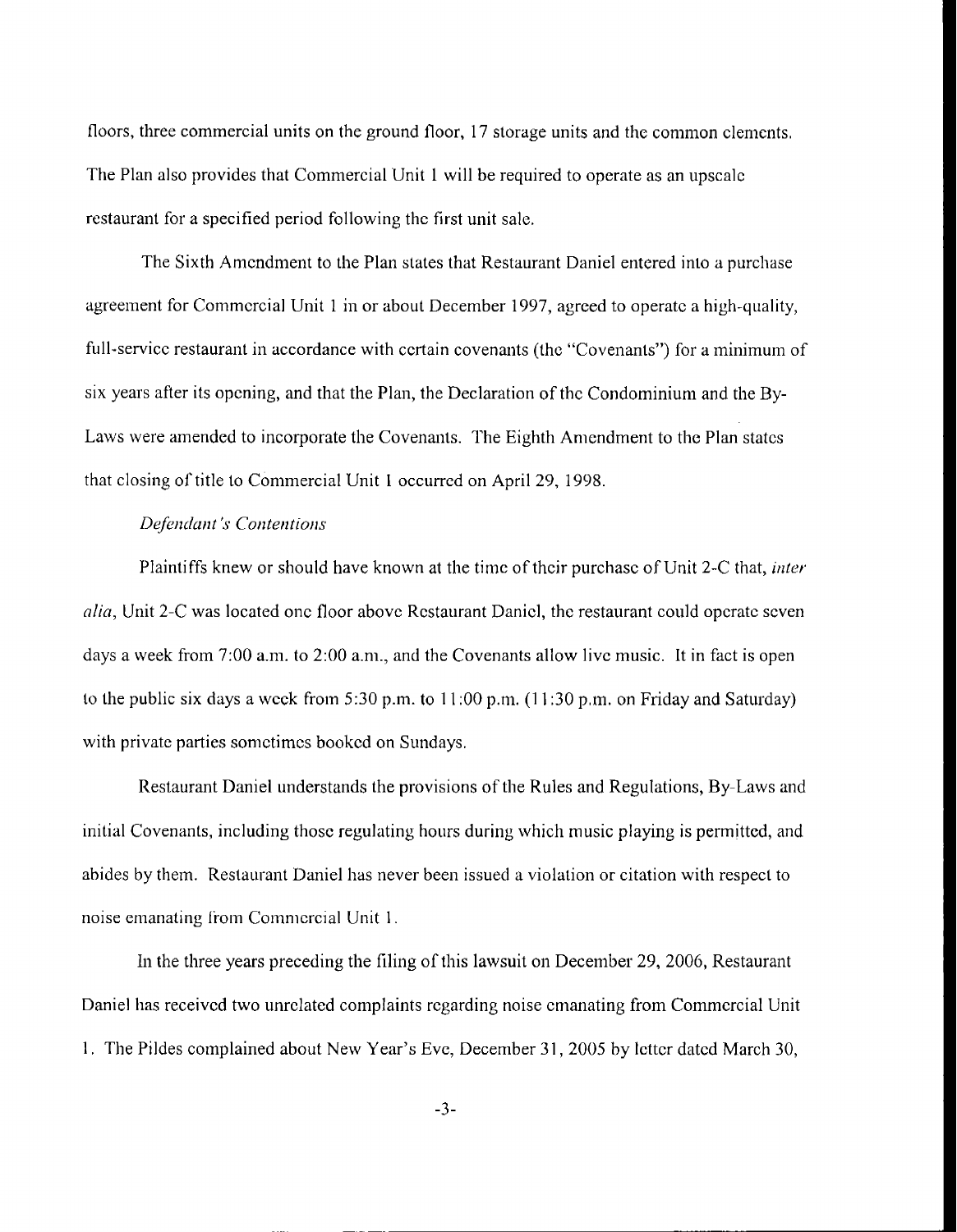2006 from their attorneys. The other complaint had been received more than **a** year carlier by letter dated March 21, 2005 from the managing agent. In response to the latter, defendant immediatcly providcd proof that this complaint by unidcntified unit holdcrs, relating to Sunday, March 20, 2005, was unfounded. No further noise complaint followed in either case. There is no record of any frequent, recurring or continuous conduct by Restaurant Daniel causing cxcessivc noise.

After the Pildes complained to the Condominium Board several years ago (at a time outside the controlling pcriod of limitations) about noise from Restaurant Daniel, the Board reviewed the [acts and determined in or about April 2002 that **any** disturbance was not pervasivc, related to a few isolated occasions and that no othcr tenants complained. The Board found that Restaurant Danicl had not violated the By-Laws and that the drastic relief then sought by the Pildes (compelling Rcstaurant Danjcl to install sound proofing) was not warranted.

Approximately two years after thc Board judged that the Pildes' (time-barred) complaint lacked mcrit, the Pildes bought thc adjoining Unit 2-B on July 20, 2004. Thereafter, the Pildes made the further choice to combine Units 2-B and 2-C by construction performed in 2006. Notwithstanding these further investments signaling their contentment with the Building and without bringing any new complaints to the Board to defendant's knowledge, or requesting that defendant take any action, the Pildes started this case in December 2006.

Restaurant Daniel is not a night club and has never operated as such.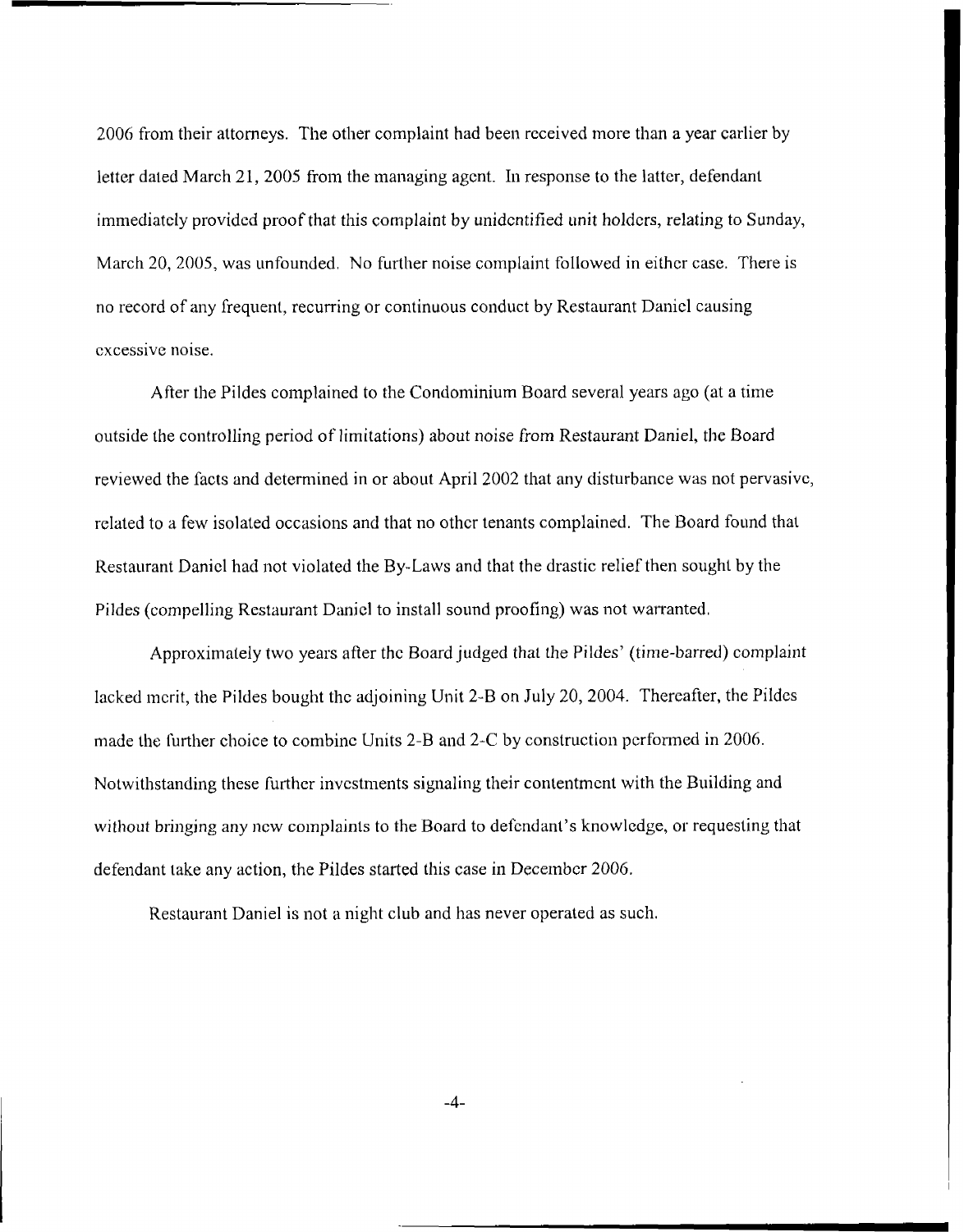## *Plaintiff's Opposition'*

Triable issues of fact exist. Even if, *arguendo*, no triable issues of fact exist, it should nevertheless be noted that defendant's motion is based upon a misstatement of the facts. Defendant cherry picks those facts purportedly favorable to its position while virtually ignoring other equally important facts which refute its arguments.

And, dispositive motions at this time arc premature, as no depositions have bccn held, and as a deposition of the defendant is necessary to plaintiffs' case.

On various occasions since 1 998, Restaurant Daniel has either played loud recorded music or permitted musicians to perforni in the restaurant, and on numerous occasions where such music was permitted in the restaurant, the plaintiffs have endured loud, pounding music and vibrating walls in their apartment,

According to Robert Pildes, thc music was heard on numcrous occasions betwccn 1998 and 2006. While some of those incidents of loud music resulted in the plaintiffs forwarding written complaints to the restaurant, the Condominium's Board of Managers and the Building's managing agcnt, hat was not always thc case, as other incidents of loud music resulted in only vcrbal complaints from the plaintiffs.

Defendant's counsel also misrepresents the contents of plaintiffs' counsel's letter to the rcstaurant of March 30, 2006. In referring to that letter, defendant's counsel crroneously states in paragraph 5 of his affirmation that "the complaint letter pertains specifically to only one date, the

 $<sup>1</sup>$ Ignoring completely the rules governing motion practice, plaintiffs insert as an afterthought a request to</sup> amend thcir Complaint, "since an incorrcct **sum** of monics expended by the plaintiffs to have sound tests performcd and to install sound-deadening matcrials in thcir apartment as *u* result of thc cxcessive noisc caused by defcndant was inadvertently inserted therein. Plaintiff would like to substitute the correct amount in the Complaint...." In light of this court's ultimate decision herein, this informal request is not addressed by the court.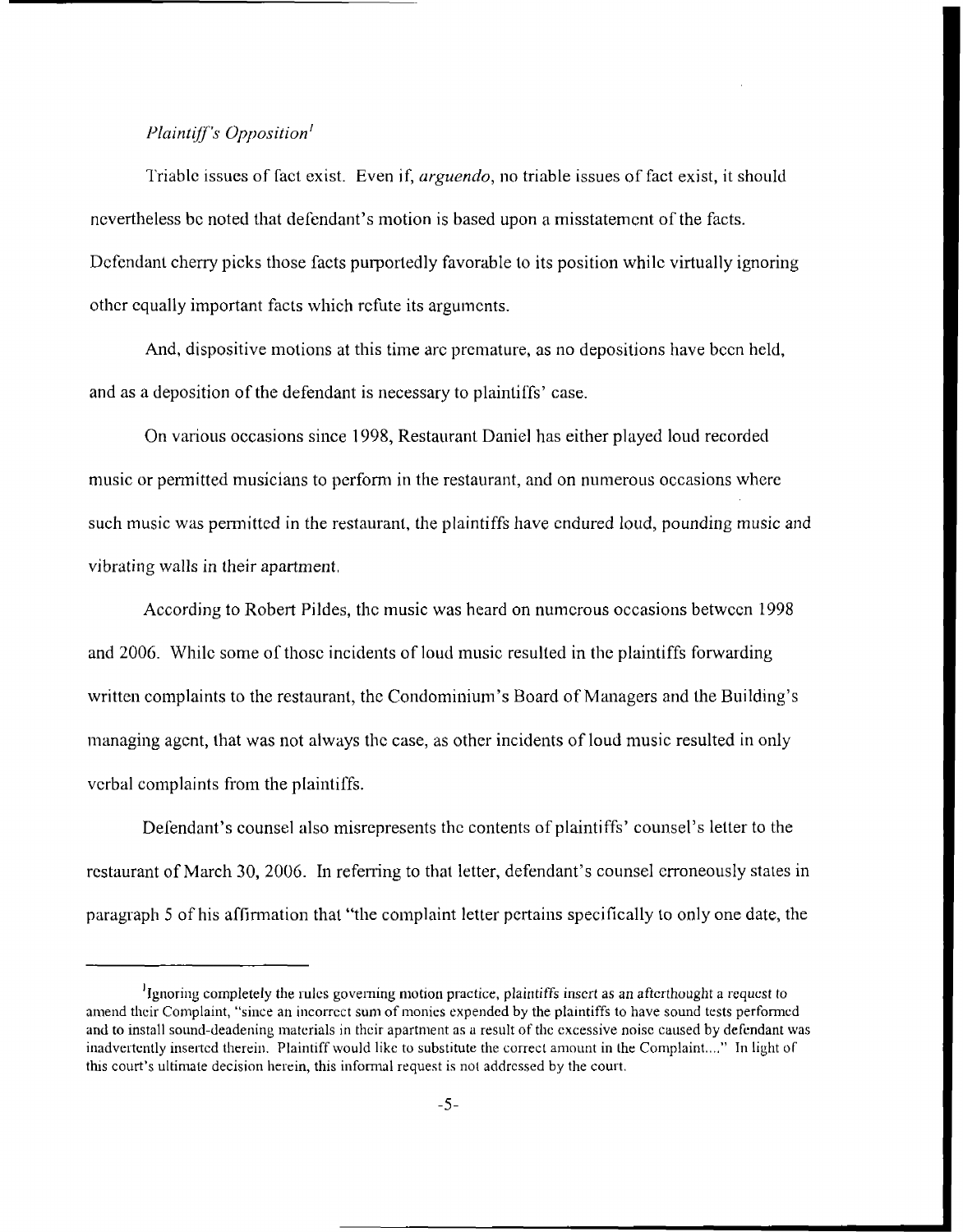preceding New Year's Eve, December 3 1,2005." In making this wildly inaccurate statement, defendant's counsel completely fails to advise the court that the letter explicitly refers to numerous incidents of excessive noise during 2006, and the continuous nature of the nuisance.

And, defendant fails to mention that in a letter of March 21, 2005 from the Building's management company to Restaurant Daniel, a date well within the three-year period preceding the commencement of this action, the manager complained to Marcel Doron of Restaurant Daniel that "Several unit owners at 610 Park Avenue condominium complained vehemently to the Resident Manager... about loud music emanating from Daniel's restaurant, this past Sunday cvening [March 20, 2005]." Referring to the loud music as "this disturbance," the manager complained that since the restaurant is located within a residential building, "there are strict limits to the playing of loud music, late at night. This is not thc first time that rcsidents of this building have complained about the late night noise emanating from your restaurant." The letter rcquested that the restaurant abidc by thc Building's rulcs "by restricting thc playing of music after 1O:OO p.m."

Plaintiffs submit an affidavit from Bonnie Schnitta ("Schnitta") an acoustical consultant and president of SoundScnse, LLC, an acoustical engineering firm. On New Year's Eve, December 31, 2005-January 1, 2006, she conducted a sound test inside the plaintiffs' unit 2B/2C at the Condominium. She determined that the decibel level of the music coming from the restaurant cxceeded the level of noise pennittcd under the New **York** City Department of Environmental Protection 24-221, which states that "No person shall operate or use or cause to be operated or uscd any sound signal device so as to create an unreasonable noise."

Schnitta later conducted a separatc test *in* thc Pildcs' apartment the following New Year's

-6-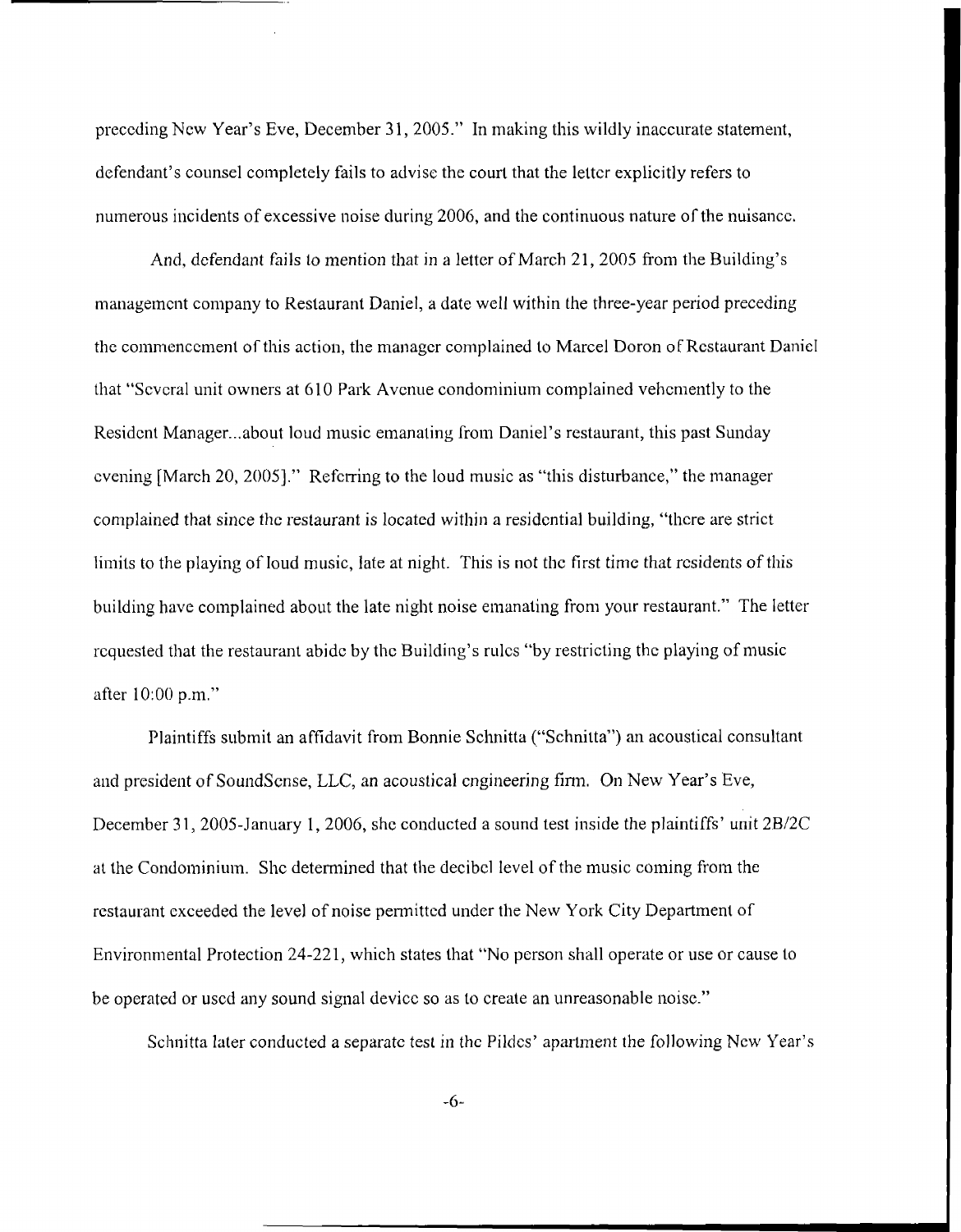Eve, December 3 1, 2006-January 1, 2007. The second sound test, however, followcd the installation of sound-deadening materials in the Pildes' unit by **a** contractor. Since the installation of the sound-dcaderiing materials was successful, the second sound test showed that the decibel level of the music coming from the restaurant far exceeded code at the clevator in the hallway; however, it was now inaudible in the Pildes' unit and thus within codc.

The written complaints that the plaintiffs annexed to their discovery responses do not reflect the only incidents of loud music from the restaurant. Plaintiffs specifically pointed out in their answer to interrogatories that in addition to the incidents described in the written complaints, there wcrc other, separatc occurrences wlicre cxcessively loud music had been heard, but that thc plaintiffs did not recall the exact dates of those incidents.

In sum, the parties disagree as to whether the excessive noises from Restaurant Daniel occurred on a few occasions or on many occasions. The parties further disagree as to whether most of the noise incidents occurred more than three years prior to the commencement of this action or whcther numerous incidents occurred throughout that three-year time pcriod preceding the action's commencement. Accordingly, triable issues of fact exist which should preclude summary judgment.

As thc noise nuisance from Restaurant Daniel continued for years without defendant having taken any steps to reduce the noisc level or to stop the playing of music in its restaurant, plaintiffs were forced to (a) hire an acoustical company to perform sound tests to determine the decibel level of the blaring music coming from Restaurant Daniel; and (b) have a contractor, under the supcrvision of the acoustical company, install sound-deadening materials throughout plaintiffs' unit so that the excessive noise coming from Restaurant Daniel would be rcduced or

-7-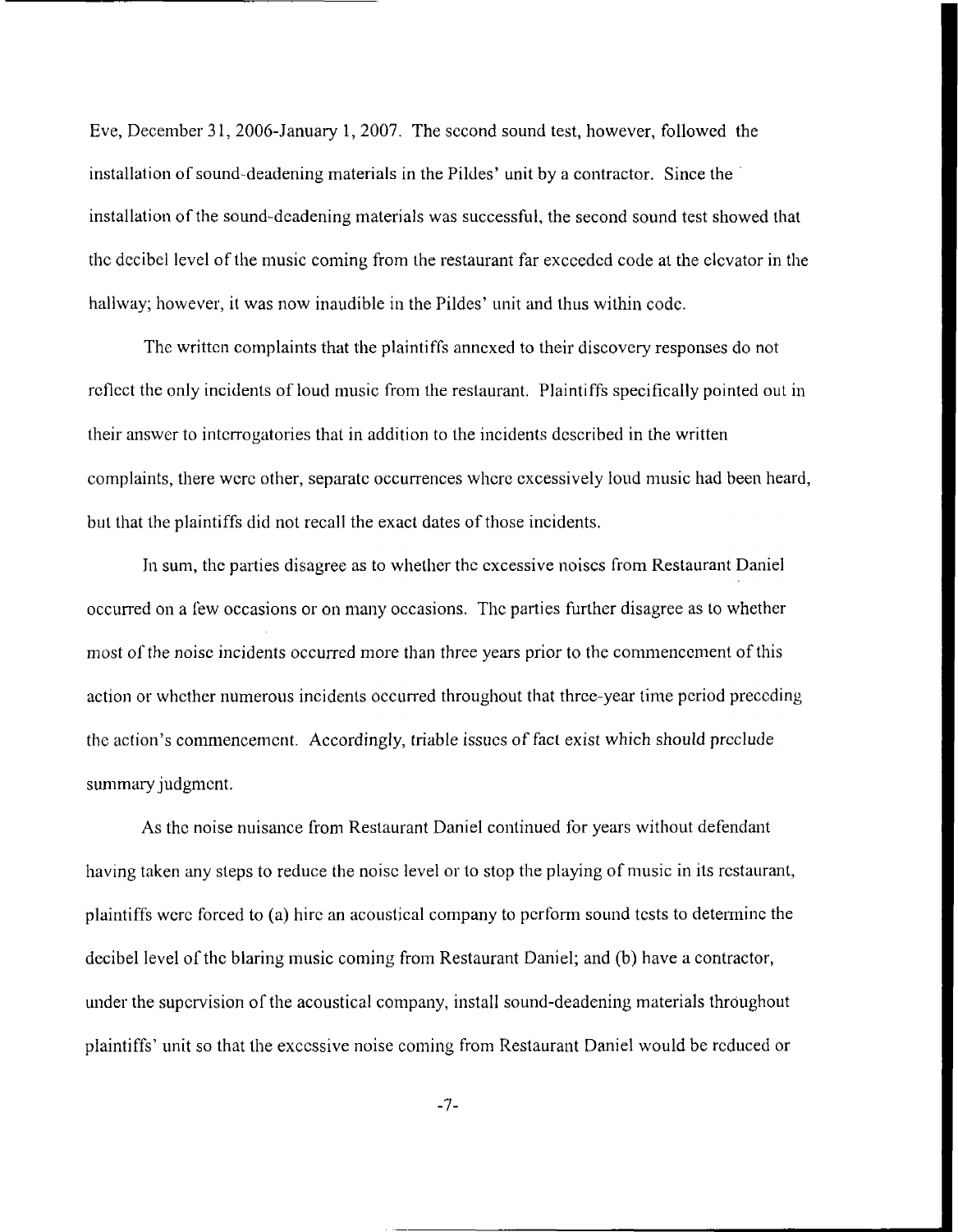eliminated. Plaintiffs have spent \$2 14,78 1.35 to have thc sound-deadening materials installcd, and \$1 72,09&.38 to havc sound tests performed and to have thc acoustical company service the installation of the sound-deadening materials by the contractor.

#### *De feki du ti I* 's *Rep Iy*

Rcstaurant Daniel's motion should be granted because isolated instances of noise in New York City are insufficient to support a cause of action for nuisance as a matter of law. The record shows that the noise complaint underlying this action stems from onc letter dated March 30, 2006 that the Pildes' attorneys scnt to Rcstaurant Daniel, which refers specifically to a single date only, the preceding New Years Eve, December 31, 2005.

Since the Pildes have failed to bare their proof and demonstrate a recurring noise nuisance within the applicable thrcc-year limitations period, summary judgment dismissing the complaint is warrantcd.

To the extent the Pildes attempt to present any facts contradictory to those asserted by Restaurant Daniel, they make only bald, conclusory allegations and fail to specify any particulars as to any incident of allegedly excessive noise other than New Year's Eve 2005.

Robert Pildes attempts to excuse the wholesale failure of proof by alleging that the Pildes made verbal complaints in addition to the single written one. However, the Pildes affidavit fails to identify any date other than New Year's Evc 2005 on which noise allcgcdly cxceeded reasonable levels. The Pildes affidavit also establishes that the Pildes have no contemporaneous note, log, memorandum, police report or any record whatsoevcr as to any other purported incident within the limitations period. Further, no other condominium unit holder corroborates the Pildes' allegations.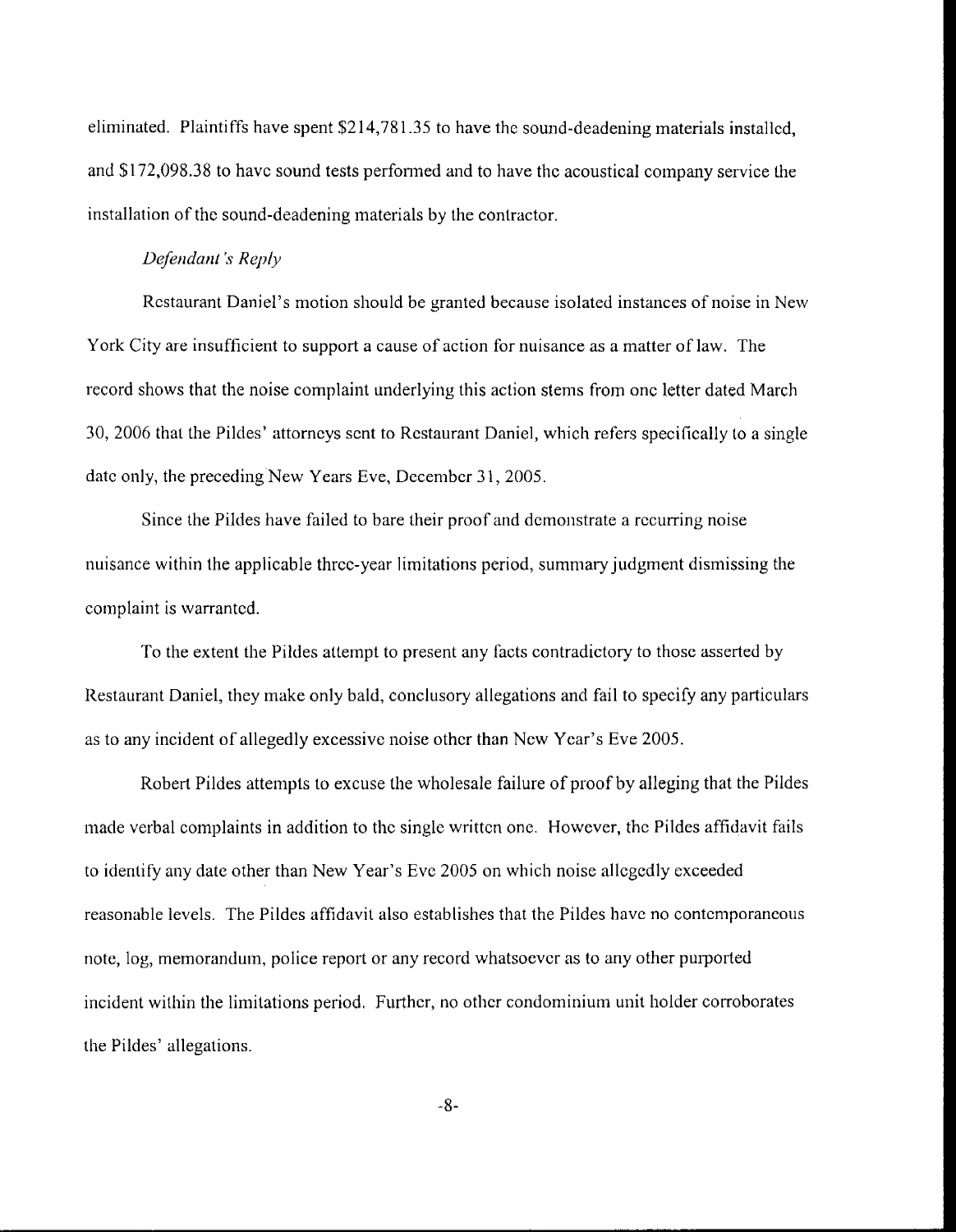The Pildes argue that paragraph I5(a) of the Interrogatory Answers is evidence of a

continuity or recurrences of objectionable conduct. **A** review of that response, howevcr, shows

that it is entirely equivocal and does not identify any incident of excessive noise.

#### **Analysis**

# Nuisance

Then Appellate Term Judge Lipprnan explained "piivate nuisance" best in his dissent **in** 

thc case of *hiy* v *Colloirz,* 13 Misc.3d *75,* 827 N.Y.S.2d 416

#### N.Y.Sup.App.Term,2006:

**As** explained by the Ncw York Court of Appeals, "[n]uisance is based upon the maxim that a man shall not use his property so as to harm another.... It traditionally required that, after a balancing of risk-utility considerations, the gravity of the harm to a plaintiff be found to outweigh the social usefulncss of a defendant's activity" ( *Little Joseph Hcalty v. Town of Bahylori.* 41 N.Y.2d 738, 744, 395 N.Y.S.2d 428, 363 N.E.2d 1 163 [ 19771 [citations omitted] ). The Court of Appeals has further differentiated betwccn a privatc and public nuisance by stating that "[a] private nuisance threatens one person or a rclativcly fcw ... an essential feature being an interference with the use or enjoyment of land" ( *Copart Iiidus. v. Coiisolidutecl Eclison (20, of N. Y.,* 41 N.Y.2d 564, 568, 394 N.Y.S.2d 160, 362 N.E.2d 968 [1977], *rcarg. deriieil42* N.Y.2d 1102, 399 N.Y.S.2d 1028, 369 N.E.2d 1198 [1977]). The interference with the usc or cnjoyment of land must amount to an injury in relation to a right of ownership in that land ( *K~ivanngli* v. *Barher,* 131 N.Y. 21 1, 213-214, 30 N.E. 235 [l892] ).

To establish a cause of action for privatc nuisance, the plaintiff must show that the defendant's conduct causes substantial interference with the use and enjoyment of plaintiffs land and that defendant's conduct is (1 ) intentional and unreasonable, (2) negligent or reckless, or (3) actionable under the laws governing liability for abnormally dangerous conditions or activities (*Copart Indus.*, 41 N.Y.2d at 569, **394** N.Y.S.2d 169, 362 N.E.2d 968). The interfcrence can be caused by **an**  individual's actions or failure to act ( *id.* at 571, **394** N.Y.S.2d 169, 362 N.E.2d 968). Thus, it has bcen hcld that when a defendant has been put on notice that his activity is intcrfcring with plaintiffs use and enjoyment of his land and dcfcndant fails to remedy the situation, the defendant will be found to have acted intentionally and unreasonably ( *see e.g. Nirtioriol R. R. Passenger Corp. v. NEW York City Housing Authority, 819 F.Supp. 1271, 1278-1279 [1993] ).*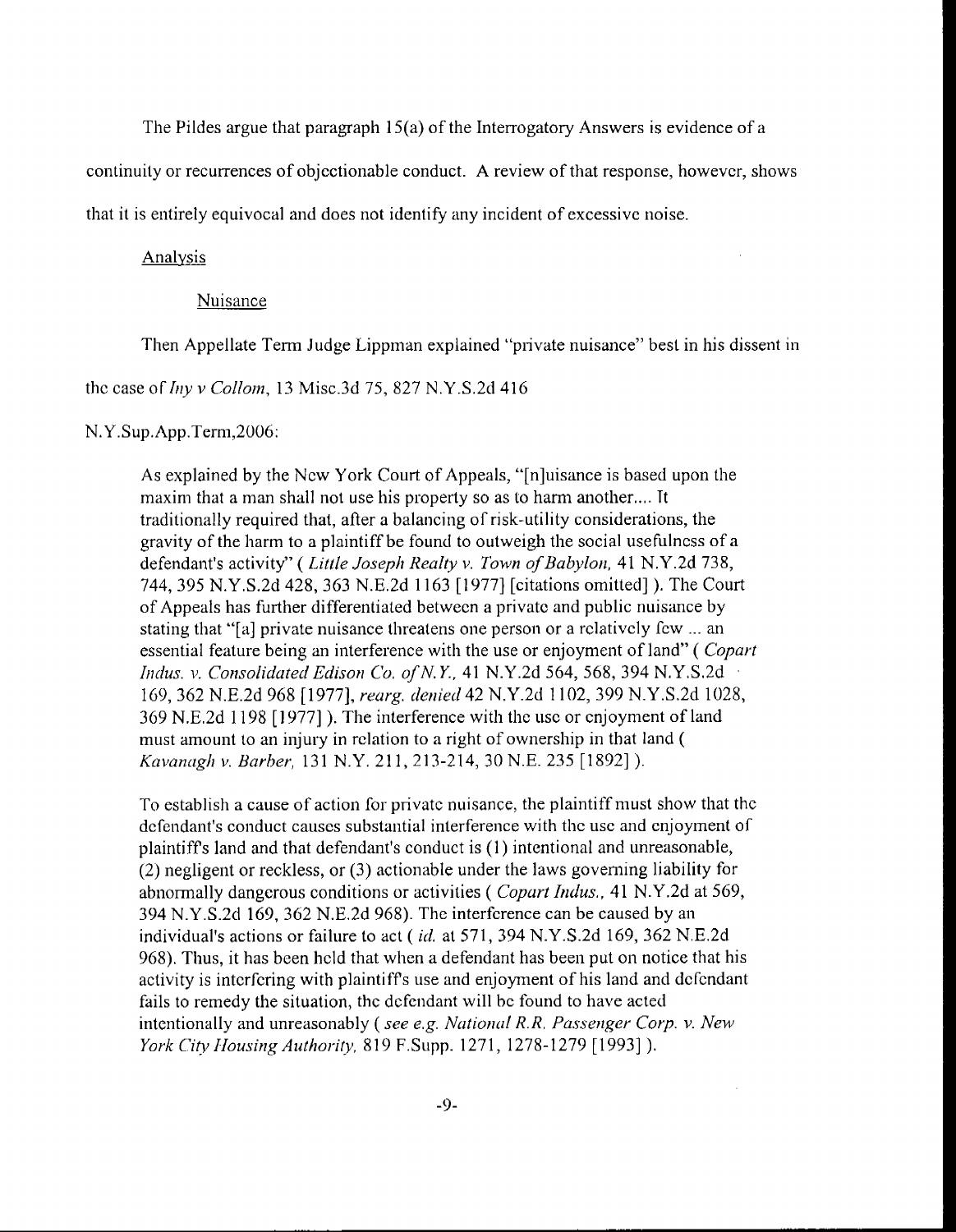Furthermore, "[u]nder New York law, a party is liable for failing to abate a nuisance [under a theory of negligence] upon learning of it and having a rcasonable opportunity to abate it" (*National R.R. Passenger Corp.*, 819 F.Supp. at 1279, citing *Stutc of New York v. Shore Realty Corp.,* 759 F.2d 1032, 1050  $[1985]$ ). $^{FN1}$ 

FNl. It is axiomatic that a defendant "cannot be held liable for the nuisance if [he] did not know of the condition" (*National R.R. Passenger Corp.*, 819 F.Supp. at 1278). However, a court will find that the complaint sufficiently alleges defendant's intentional conduct where plaintiff alleges that he/she informed defendant of the condition caused by the nuisance and that the "invasion was resulting or was substantially certain *to* result from defendant's failure to remcdy the situation" ( *id.* at 1279).

"Conduct which is either reckless or negligent in character may form the basis of a nuisance claim, but whether characterized as either ncgligencc or nuisance, [it] is hut a singlc wrong, and negligcnce must be **Q~OVCII."** ( *Chenmigo, Itic. v Cozitity of CIietiungo.* 256 **A.D.2d**  793, 794 (3d Dept. 1998), quoting *Copart Indus. v Consolidated Edison Co. of NY*, 41 N.Y.2d 564, 569 (1977), rearg den. 42 N.Y.2d I102 (1977)).

With respect to a nuisance actively created by the defendant, so long as the condition continues, so may thc liability of its creator (Rcstatemcnt, Second, Torts *5* **834,** comment 1). It is a well-settled principle that continuous injuries to real estate caused by the maintenance of a nuisance create separate causes of action barred only by the running of the statutc against thc successive trespasses (*Jensen v General Elec. Co.*, 82 N.Y.2d 77 [1993]; 509 Sixth Ave. Corp. *v New York City Transit Authority, 15 N.Y.2d 48 [1964]; Galway v Metropolitan El. Ry. Co., 128* N.Y. 132 [1891]).

And, the statute of limitations for injuries under the continuous invasion element of a nuisance claim must be proved with evidence of acts occurring within three years. CPLR §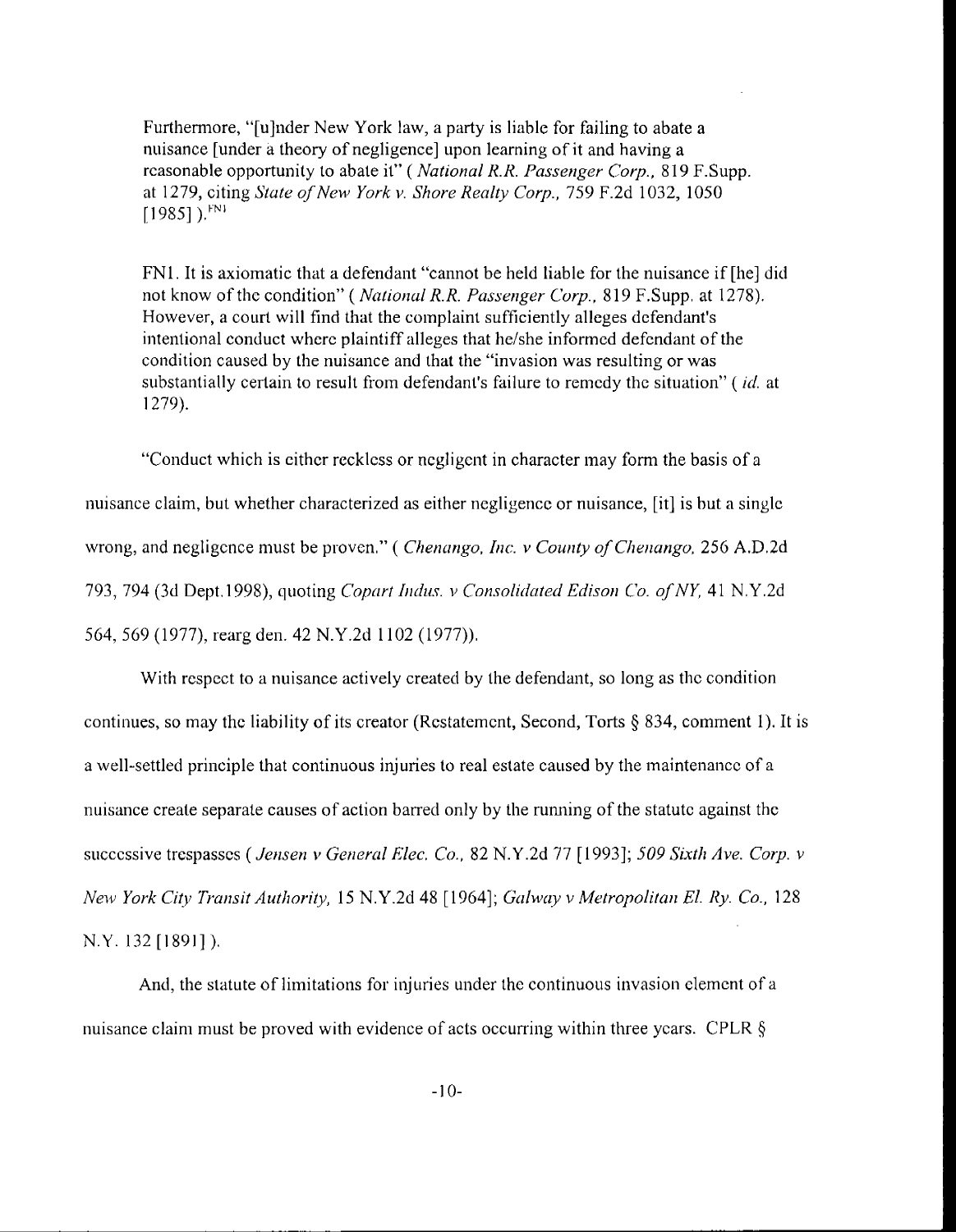21 4(4); *Alarriio v Towii* of *Rocklatid,* 302 A.D.2d 842, 844 (3d Dept 2003) ("With the water damage to this property apparent more than three years prior to the commencement of this action, the claim [based on a theory of continuing trespass and nuisance] was properly dismissed **as**  untimely").

# **Summary Judgment**

It is well settled that where a defendant is the proponcnt of a motion for summary judgment, the defendant must establish that the "cause of action  $\dots$  has no merit" (CPLR  $\delta$ ) **321** 2[b]), surlicicnt to warrant the court as a matter of law to direct judgment in his or her fwor *(Bruli v Sl. Claire's Jlosp.,* 82 NY2d 738, 739 [ 19931; *Winegrad v New York Utziv. Med Ctr.,* 64 **NY2d** *85* 1, **853** [ 1985l; *Wright v Nutioiznl Anzusenzcnts. Znc.,* 2003 N.Y. **Slip** Op. *5* 1390(Uj [Sup Ct New York County, Oct. 21, 20031). This standard requires that the proponent of a motion for summary judgment make a *prima facie* showing of entitlement to judgment as a matter of law, by advancing sufficient "evidentiary proof in admissible form" to demonstrate the absence of any material issues of fact *(Winegrad v New York Univ. Med. Ctr.*, 64 NY2d 851, 853 [1985]; *Zirckerniari v City ofNew York,* 49 NY2d 557, 562 [ 19803; *Silvcrrnari* **v** *Perlhinder, 307* AD2d 230, 762 NYS2d 386 [1<sup>st</sup> Dept 2003]; *Thomas v Holzberg*, 300 AD2d 10, 11, 751 NYS2d 433,  $434$   $[1<sup>st</sup>$  Dept 2002] [defendant not entitled to summary judgment where he failed to produce admissible evidence demonstrating that 110 triablc issuc of fact cxists **as** to whcther plaintiff would have been successful in the underlying negligence action]). Thus, the motion must be supported "by affidavit  $\alpha$  from a person having knowledge of the facts, by a copy of the pleadings and by other available proof, such as depositions" (CPLR § 3212[b]). A party can prove a *prima*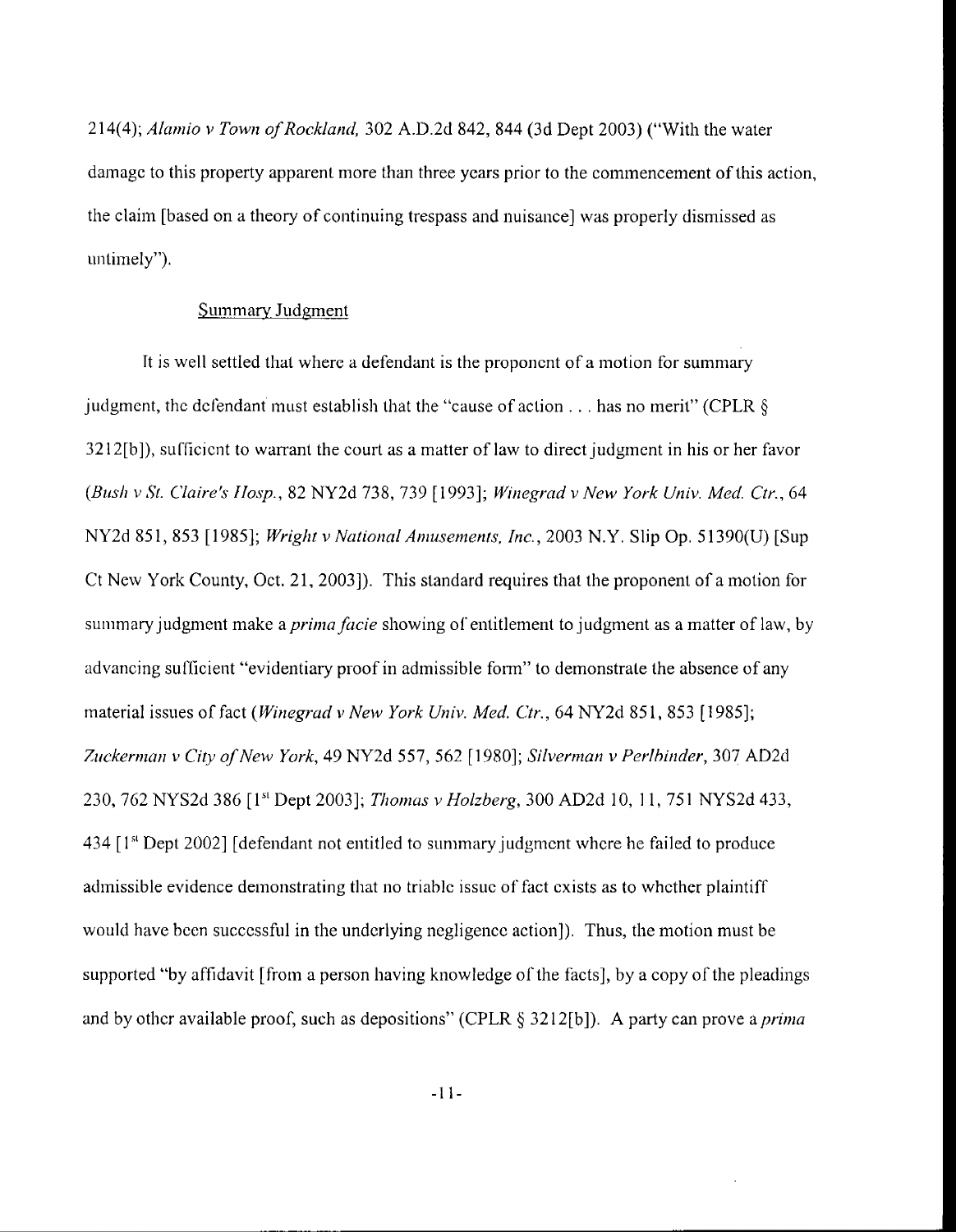*facie* entitlement to summary judgment through the affirmation of its attorney based upon documentary evidence *(Zuckerrnnn, si~pra; Pruckwticrl Serurilies [tic. v Hovello,* **262** ADZd 1 72 [1st Dept 1999]).

Restaurant Daniel has established that therc wcre only isolated documented instances of noise complaints. Further the record shows that the docurncnted noise complaint underlying the plaintiffs' causes of action, from the plaintiffs, stems essentially from one letter dated March 30, 2006.

Robert Pildes gives as an example of "here again, an incident of loud music,..." a note received from Rcslaurant Daniel on thc occasion of an event for Ms. Oprah Winfrcy:

Dear Mrs. Pildes,

I am planning a party on behalf of Oprah Winfrey at Daniel on the evening of the  $28<sup>th</sup>$  December. We are going to have live music and I would not want you to be disturbed. Ms. Winfrey has asked me to extend an invitation for you to spend the night at the Peninsula Hotel including any spa services if you wish....."

If anything, this is an examplc of defendant's attcmpt to accommodate plaintilfs on the *occczsivri*  of loud music.

There is no evidence that Rcstaurant Daniel has cvcr bcen issued a violation or citation with respect to noise emanating from Commercial Unit 1. And, there is no evidence that the Board of thc Condominium ever found Restaurant Daniel in violation of the By-Laws related to noise emanating from Commercial Unit 1.

Alternatively, to defeat a motion for summary judgment, the opposing party must show facts sufficient to require a trial of any issue of fact (CPLR  $\S 3212[b]$ ). Thus, where the

 $-12-$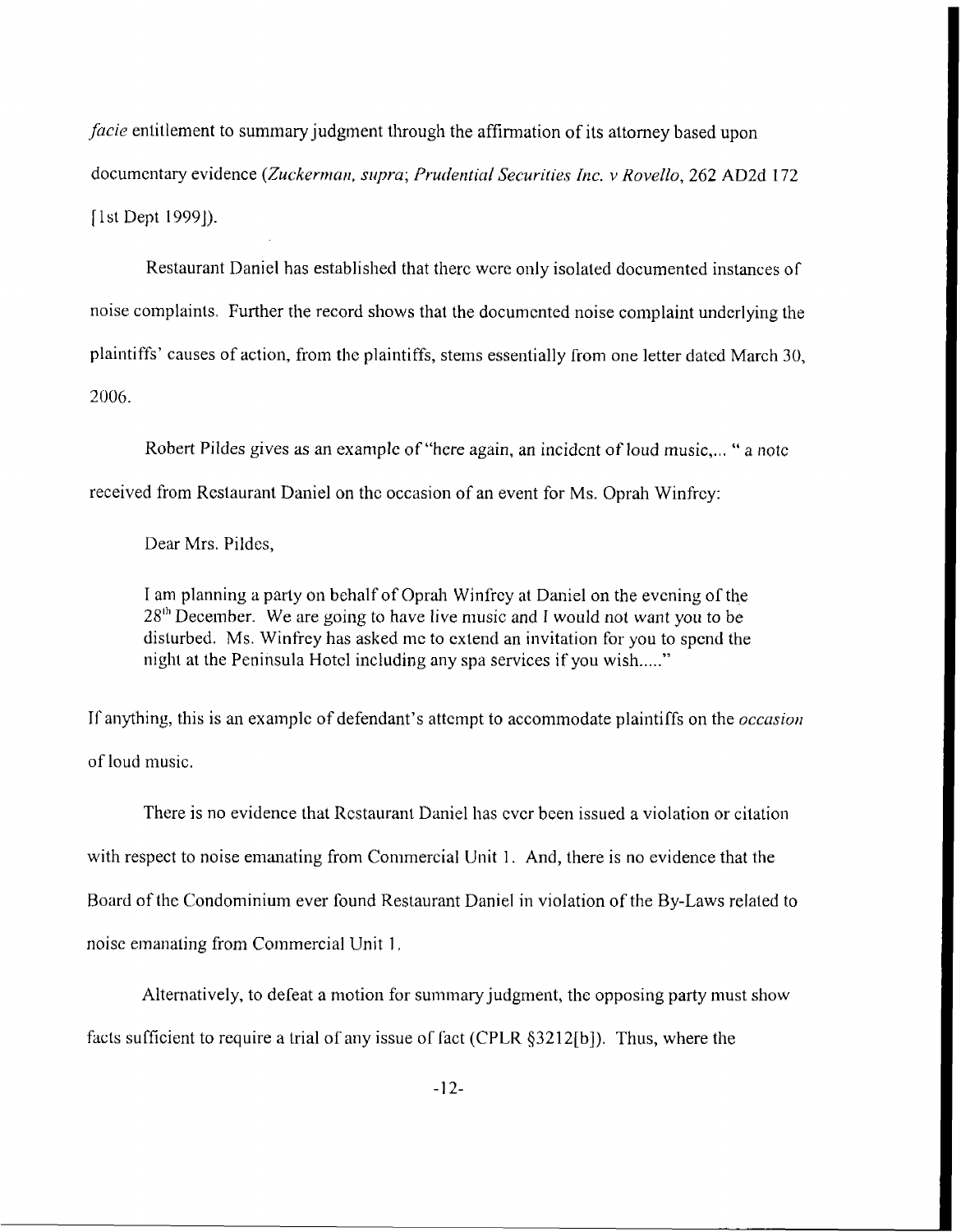proponent of the motion makes a *prima facie* showing of entitlement to summary judgment, the burden shifts to the party opposing the motion to demonstrate by admissible evidence the existence of a factual issue requiring a trial of the action, or to tender an acceptable excuse for his or her failure to do so *(Vermette v Kenworth Truck Co.*, 68 NY2d 714, 717 [1986]; *Zuckerman v City of New York, supra, 49 NY2d at 560, 562; Forrest v Jewish Guild for the Blind, 309 AD2d* 546, 765 NY S2d 326 <sup>[1st</sup> Dept 2003]). Like the proponent of the motion, the party opposing the motion must set forth evidentiary proof in admissible form in support of his or her claim that material triable issues of fact exist *(Zuckerman, supra* at 562). Opponent "must assemble and lay bare [its] affirmative proof to demonstrate that genuine issues of fact exist" and "the issue must bc shown to be rcal, not feigncd since a sham or frivolous issue will not prcclude summary rclief" (Kornfeld v NRX Technologies, Inc., 93 AD2d 772 [1st Dept 1983], affd, 62 NY2d 686  $[1984]$ .

The gravamen of all of the causes of action in the complaint is an alleged continuing nuisance caused by excessive, unreasonable and illegal noises emanating from Restaurant Daniel. The documentary evidence shows, however, that therc is only one documcnted complaint by thc Pildcs within the threc-ycar limitation pcriod. No other complaint by them is attached to the opposition papers.

Plaintiffs have failed to bare their proof and demonstrate a recurring noise nuisance. The affidavits in opposition do no substantiate any othcr alleged noisc incidents, complained of by plaintiffs, other than New Year's Eve. Arguing that "On various occasions since 1998, Restaurant Daniel has either played loud recordcd music or pennittcd musicians to perform in thc

-13-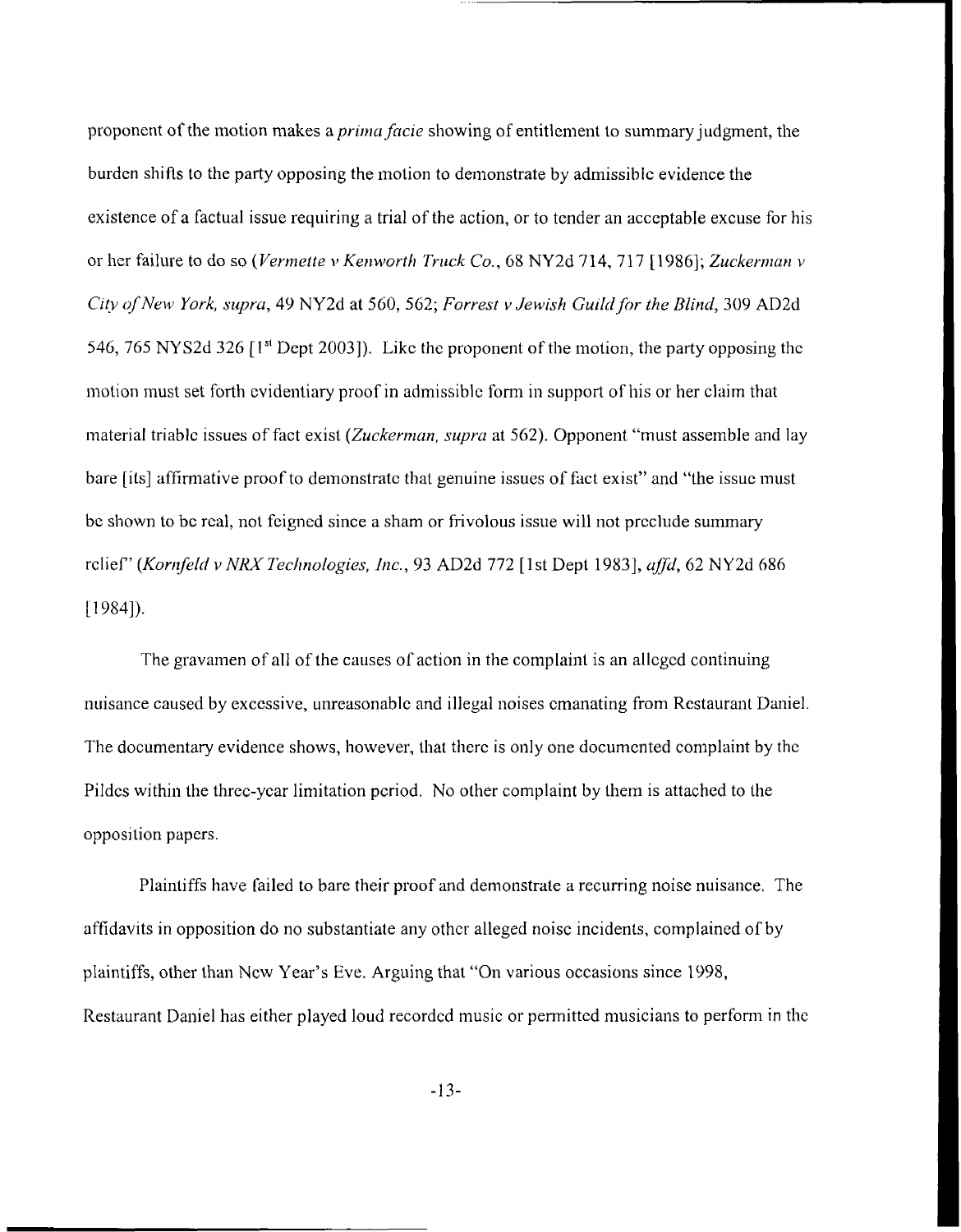restaurant...," [Goldberg Aff.  $[10]$  is insufficient to establish a recurring nuisance.

Although plaintiffs argue that "While some of those incidents of loud music resulted in the plaintiffs forwarding written complaints to the restaurant, the condominium's board of managers and the building's managing agent,..." [Goldberg Aff. 11] substantiation of these multifarious writings is lacking. **And,** plaintiffs offer no spccifics as to dates, times and recipients of vcrbal complaints.

In their response to interrogatories, plaintiffs identify ten  $(10)$  individuals and/or Board members (other than their hired acoustical engineers) who were aware of their complaints about the recurring noisc from Restaurant Danicl; however,

- 1. there are no affidavits from other unit owners in support of plaintiffs' claims;
- 2, there are no logs, mcmoranda, diary entries or other writings to support **<sup>p</sup>**1 ain t i ffs ' c I ai **in** <sup>s</sup>; and
- 3, there is no further correspondence from plaintiffs to substantiate the complaints.

Plaintiffs point out that defendant fails to submit the writings that support plaintiffs' responses to this interrogatories; however, plaintiffs, too, fail to supply these allcgcd wrilings, othcr than the building manager's March 21, 2005 letter, which is not plaintiffs' complaint.

Plaintiffs argue that dispositive motions at this time are premature, as no depositions have been held, and as a deposition of the defendant is necessary to plaintiffs' case. However, the mere hopc that evidence sufficient to establish defendant's liability may bc obtained during discovery docs not **fulfill** plaintiffs' obligation to demonstrate the likelihood of such disclosure *(see Steinherg v Abdzdl,* 230 AD2d 633 [ 19661; *hies* v *Gumerq),* 153 AD2d 550 [ 19891). Accordingly, that discovery has not been completed is insufficient reason to deny defendant's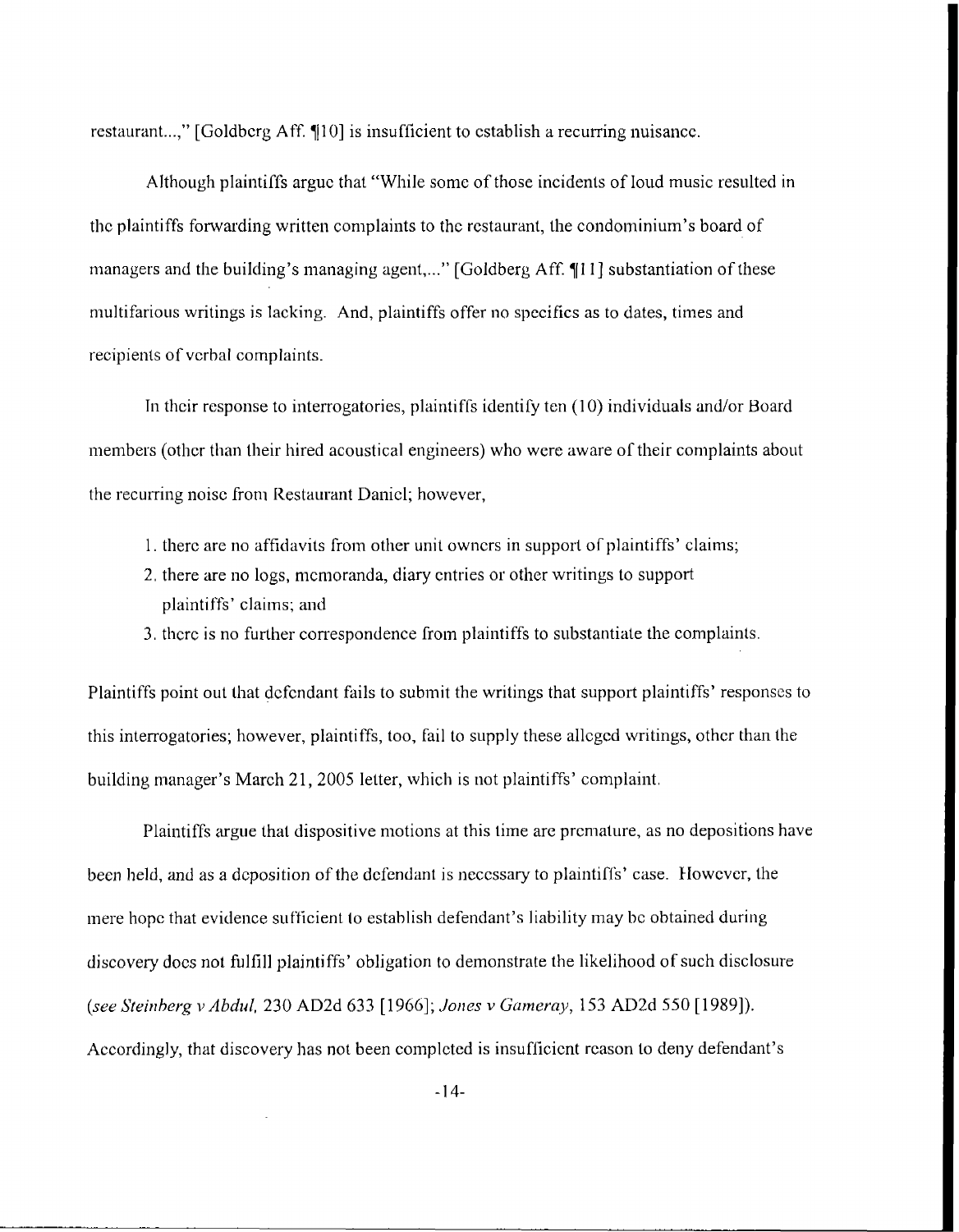motion for summary judgment *(see Chemical Bank v PIC Motors Corp.*, 58 NY2d 1023, 1026 [1983]).

Although a motion for summary judgment may be denied if the facts csscntial to cstablish opposition "may exist but cannot then be stated" (CPLR 3212 $[f]$ ), "'[m]crc hope that somehow the plaintiffs will uncover evidence that will prove their case, provides no basis  $\ldots$  for postponing a decision on a summary judgment motion" *(Fulton v Allstate Ins. Co., NYLJ Jan.* 18, 2005 p 26 col 3, citing *Jories* **1'** *Swrey Coop. Apts., ftic., 263* AD2d 33, 38 [1999], quoting *Kerirzerly* v *Cmnpbell Cliaiti* Co., , **133** AD2d 669 [ 19871).

In opposing the instant motion, the Pildes **make** only bald, conclusory allegations and fiil to specify any particulars as to any incident of allegedly excessive noise other than New Year's Eve *2OO5.* Howcver, mere conclusions, expressions of hope or unsubstantiated allegations or assertions are insufficient *(Alvord and Swift v Steward M. Muller Constr. Co, 46 NY2d 276,* 28142,413 NYS2d 309 [1978]; *Fried v Bower 61. Gnrdtzer,* 46 NY2d 765,767,413 NYS2d 650 [ 10781; *Platznicrn v Arnericnn Totdisator Co,* , 45 NY2d 9 IO, 9 **12, 4** 1 1 NYS2d 230 [ 19781; *Mcrlliril Const. Corp. v Courity Fed. Sm.* **d** Lorn *Assn.,* 32 NY2d 285, 290, **344** NYS2d 925 11 9731; *Pliiatamuro v Periskc Truck Lensing, Im.,* 246 AD2d **347,** 668 NYS2d 157 [ 1'' Dept 19981).

#### **Conclusion**

This court finds that the conduct of the defendant does not constitute a private nuisance in that it did not substantially and unreasonably interfere with the plaintiffs' use of their propcrty. Further, the clement of "recurring" nuisance is sufficiently discounted by the movant and

-15-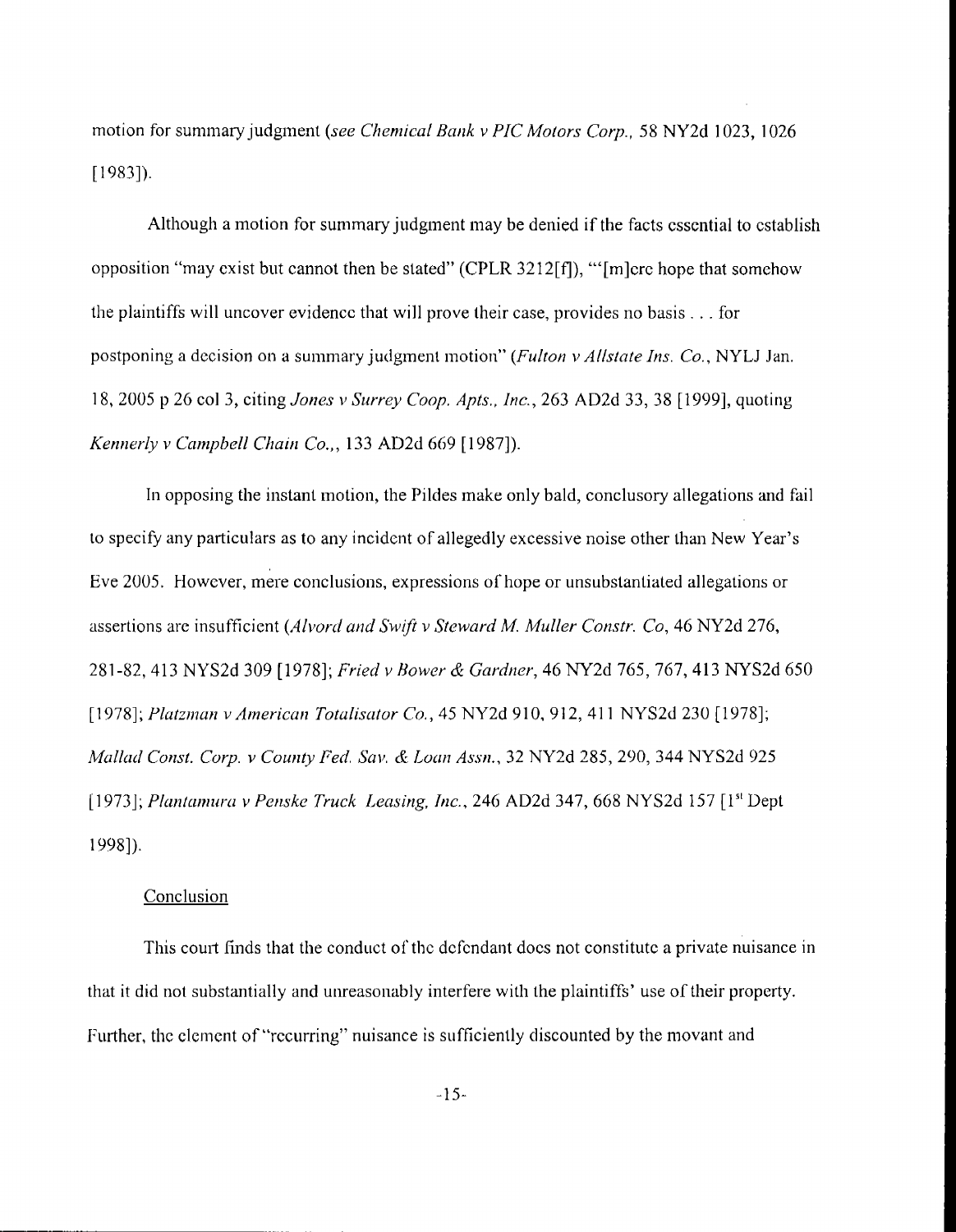unsubstantiated by the plaintiffs.

What is established herein are isolated instances of objectionable conduct by defendant. What is not established herein are continuous invasions of plaintiffs' rights necessary to support a finding of nuisancc.

The concrete evidence of unreasonable noise is the one occasion on New Year's Eve, December 31, 2005-January 1, 2006, when plaintiffs' acoustic engineer conducted a sound test inside the plaintiffs' unit 2B/2C at the Condominium. She determined that the decibel level of the music coming from the restaurant exceeded the level of noise permitted under the New York City Department of Environmental Protection 24-221.

One occasion - *on New Year's Eve* - docs not a continuing, recurring nuisance make. In sum, the Pildes fail to plead the requisite dates, times, noise levels or other factual information regarding the recurring nuisance with any specificity. As noted above, isolated incidents of objcctionablc conduct arc insufficicnt as a matter of law to support a finding of nuisancc. Since thc Pildes cannot show a triablc issue of fact as to the existence of a noise nuisance as a matter of law, there can be no valid claim for negligence or breach of the Condominium By-Laws, as alleged in the complaint. Based on the forcgoing, it is hereby

ORDERED that the motion of defendant 65<sup>th</sup> Street Restaurant, LLC d/b/a Restaurant Daniel, for an Order granting sumniary judgment dismissing the complaint of plaintiffs Robert Pildes and Frances Pildes, is **granted** and the Complaint herein is dismissed in its entirety. It is further